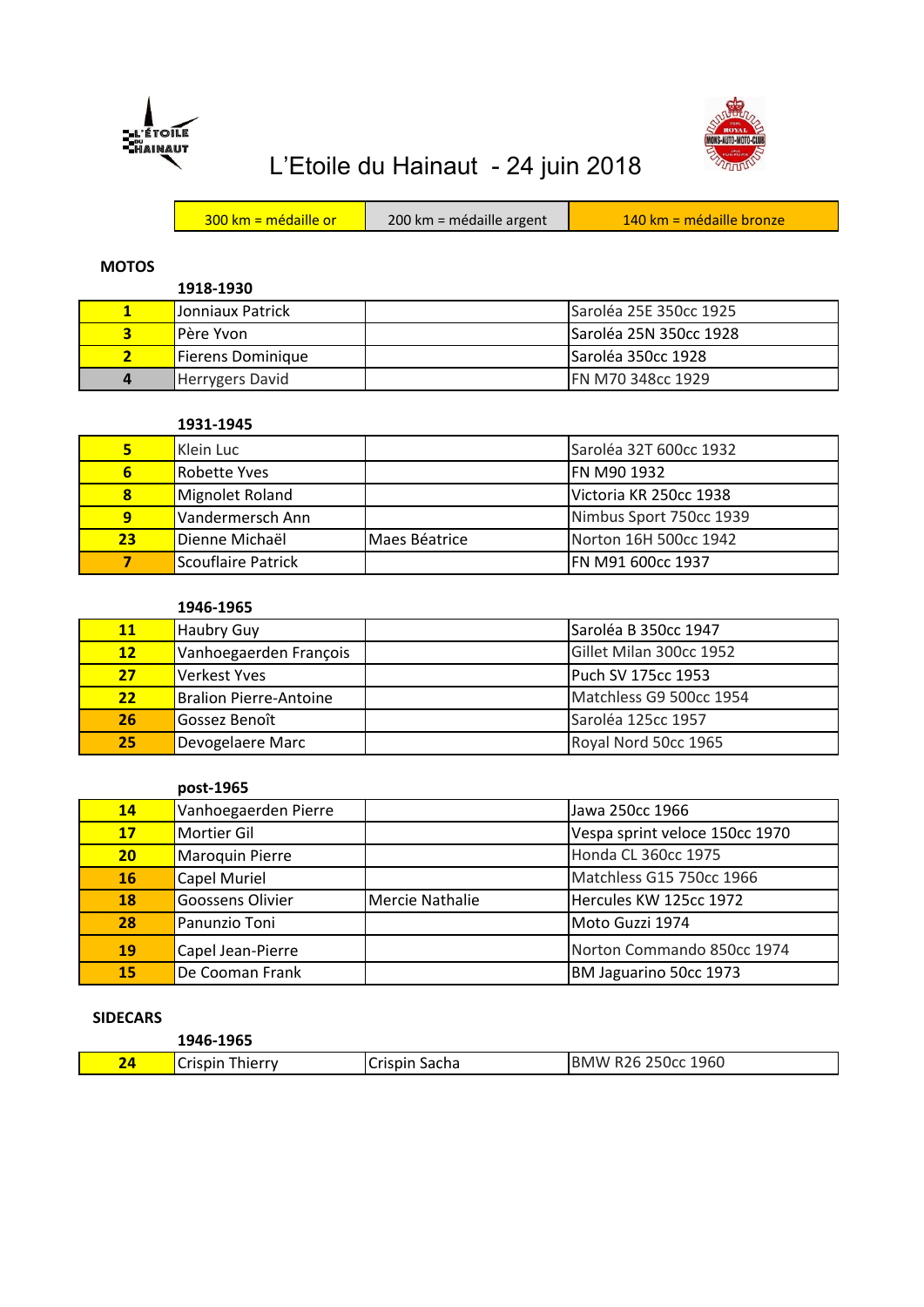| ۹ | ×<br>۰.<br>۰, |
|---|---------------|
|---|---------------|

| .  | pré-1918           |              |                       |
|----|--------------------|--------------|-----------------------|
| 31 | <b>Plumes Mike</b> | Alleyn Serge | Chenard & Walker 1916 |

### **1918-1930**

| 33 | lSclamender Fabrice                      | IVisée Nathalie | <b>IFord A 3300cc 1929</b>        |
|----|------------------------------------------|-----------------|-----------------------------------|
| 32 | Descamps Charles-Olivier Gobert Nathalie |                 | Chevrolet National AB 2800cc 1928 |

|    | 1931-1945                |                  |                                |
|----|--------------------------|------------------|--------------------------------|
| 34 | D'haenens Eric           |                  | Citroën Rosalie 8A 1450cc 1933 |
| 38 | Brébant Philippe         |                  | Alvis 22T Special 4300cc 1936  |
| 36 | Leonet Armel             | Ligny Paul-Henry | Lanchester SS 2500cc 1934      |
| 39 | Thibaut Christian        | Thibaut Lina     | <b>IMG TA 1938</b>             |
| 40 | <b>Baillieux Jacques</b> | Lamboray Thérèse | Citroën Traction 11BL 1939     |

## **1946-1965**

| 49         | <b>Flament Olivier</b>   | Demarbaix Cathy          | Triumph TR3A 2100cc 1958          |
|------------|--------------------------|--------------------------|-----------------------------------|
| 51         | <b>Gotteaux Philippe</b> | Gotteaux Laura           | Austin Healey Sprite 950cc 1959   |
| <b>105</b> | Di Legami Giovanni       |                          | MG A 1500cc 1961                  |
| 56         | <b>Manuse Francesco</b>  | Manuse Julien            | Simca Aronde 1300cc 1962          |
| 42         | <b>Godart Thierry</b>    | Verbustel Isabelle       | <b>Morris Ten 1150cc 1948</b>     |
| 45         | Dauvillée Jean-Pol       | Feron Patricia           | Jaguar MKI 2400cc 1956            |
| 53         | Delaisse Paul            | Pigeolet Luc             | MG A 1500cc 1960                  |
| 57         | Mathieu Raphael          | Pecriaux Marjorie        | MG B 1800cc 1964                  |
| 111        | Vanden Elsen Patrick     |                          | Chevrolet Fleetmaster 4000cc 1947 |
| 109        | Van Poucke Jean-Claude   | <b>Cambier Annie</b>     | Triumph Roadster 1948             |
| 44         | Delforge Philippe        | Achour Fathima           | Renault 4cv 750cc 1954            |
| 113        | Kawan Paul               |                          | MG 1500cc 1954                    |
| 46         | Sonet Philippe           |                          | Ford Thunderbird 5100cc 1955      |
| 47         | <b>Dutilleux Marc</b>    | Eeckhaut Isabelle        | Renault Frégate 1958              |
| 48         | <b>Scarnier Laurent</b>  | Cornelis Patricia        | Renault 4 cv 750 cc 1958          |
| 50         | Poivre Thierry           | Mourue Françoise         | Austin Healey BN6 1958            |
| 52         | <b>Gilmont Daniel</b>    |                          | <b>Austin Healey 1959</b>         |
| 54         | Chavet Xavier            | <b>Bricout Augustin</b>  | MG A 1600cc 1960                  |
| 103        | Vanbienne Michel         | <b>Viehard Claudette</b> | Jaguar MK2 3400cc 1964            |
| 58         | <b>Fontaine Denis</b>    | Loiseau Colette          | Volvo Amazon 1800cc 1965          |
| 107        | Merpoel Philippe         |                          | Buggy VW 1965                     |

|     | post-1965             |                        |                                |
|-----|-----------------------|------------------------|--------------------------------|
| 72  | Gallez Claude         | <b>Cuvelier Carole</b> | BMW 2002 2000cc 1973           |
| 91  | Verschueren Luc       | Donkerwolke Gina       | Chevrolet Corvette 5700cc 1982 |
| 59  | <b>Gallet Max</b>     | <b>Roussel Daisy</b>   | Jaguar Mk2 1966                |
| 104 | Grégoire Patrick      |                        | Volvo Amazon 1967              |
| 64  | <b>Piplart Hugues</b> | Piplart Arnaud         | VW Combi 1970                  |
| 68  | Knockaert Rudy        | Abrassart Fabienne     | Alfa Romeo Junior 1600cc 1972  |
| 71  | Delepine François     | Glineur Ann            | MG B roadster 1800cc 1973      |
| 76  | <b>Baert Gabriel</b>  | Sacco Dany             | VW Karmann Ghia 1600cc 1974    |
| 77  | Fautre-Secq Joël      | <b>Mertens Pascal</b>  | MG B 1800cc 1974               |
| 112 | De Clercq Jean-Claude |                        | MG B Roadster 1800cc 1975      |
| 80  | <b>Bayonnet Louis</b> | Glesener Patricia      | Pontiac 5600cc 1976            |